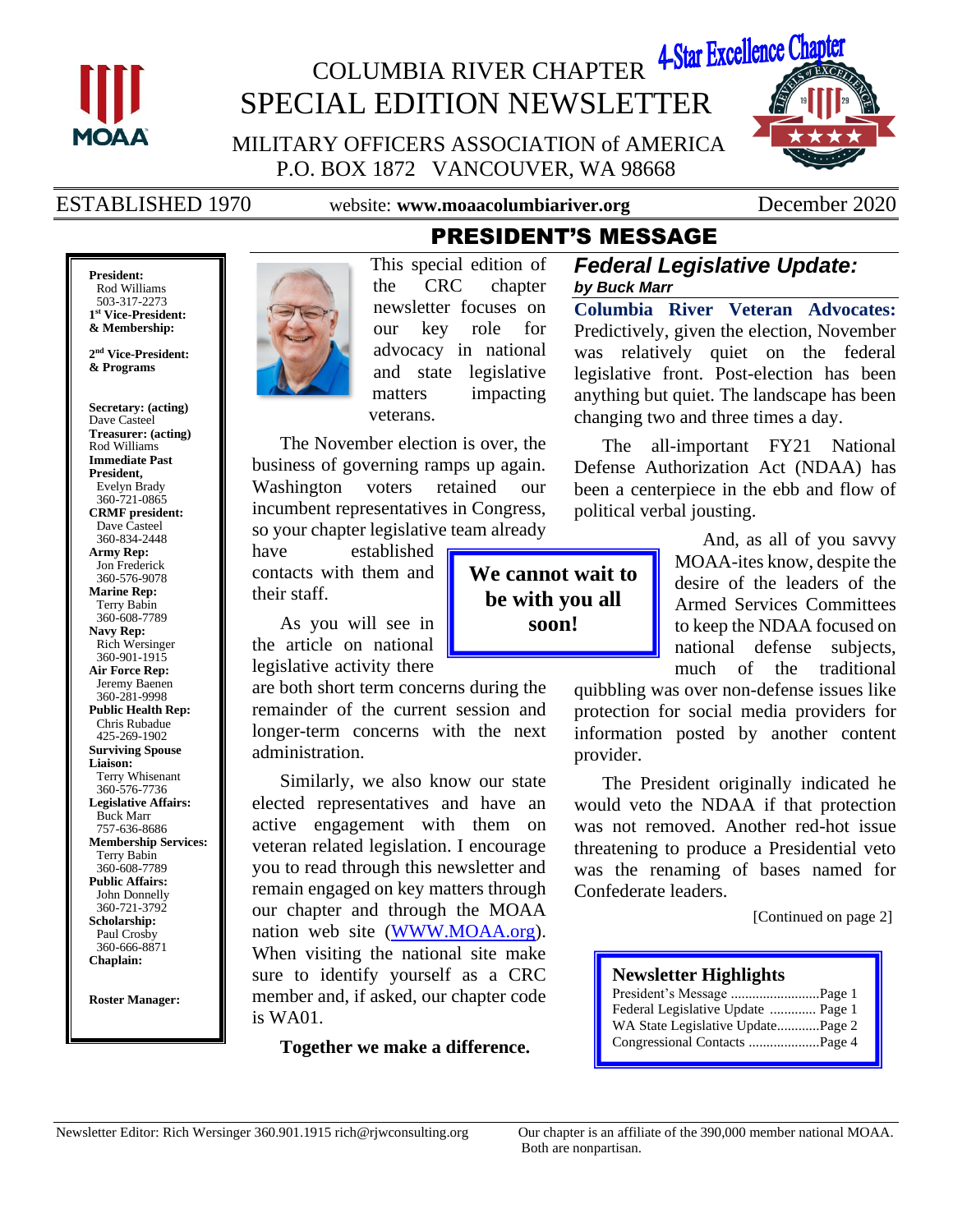#### Federal Legislative Affairs continued

In sum, the back-and-forth verbal volleys between the House, Senate and White House makes for interesting viewing and listening.

However, the MOAA advocate warriors are not "paid" to sit idly by watching and listening. With laser like focus, our national leading and award-winning veteran advocacy organization is "paid" to be in the trenches working for the net good of those who serve and have served.

So, my friends, put aside some of the laughable theatrics and push our representatives and their staffs to do the right thing for veterans.

### **Current status of the NDAA.**

On December 3, the conference committee published their report. It is anticipated that the full House will vote on the bill next week (starting 7 December) marking the  $60<sup>th</sup>$  consecutive year of passing the NDAA. Highlights:

Looking Good:

- An authorization for a 3.0% base pay raise for service members.
- Modified the realignment of military medical treatment facilities to include additional requirements before DOD can downsize or realign military treatment facilities.
- Increased Agent Orange Protections adding three conditions to the list of diseases.
- The first phase of the SBP/DIC offset elimination is in place.
- Strengthens oversight actions supporting quality housing for military families.

#### Action Required:

- Advocate Congress preserve Arlington National Cemetery and eligibility for 20-year retirees. Review the December 2 MOAA article for details.
- Achieve concurrent receipt of service-earned retirement pay and VA disability pay.

• Your MOAA Government Relations and Health Care Committees are hard at work dissecting the NDAA and formulating advocacy plans as we speak. I encourage all of you stay current on the issues.

#### An annual reminder regarding COLA.

Every veteran should be laser focused on cost-ofliving retired pay increases. Everybody knows pay raises are codified in law and determined by economic conditions.

However, surprisingly, many veterans don't recall the President can ratchet the raise to zero. And older veterans should remember in 2010, a Presidential commission recommended withholding cost of living retired pay increases until the member reached the age of 62. At that age, a onetime "catch up" payment would be paid. It would have been devastating for retirees.

For this article, my point is that the White House and Congress can make all kinds of modifications to a cost-of-living increase despite the mandates of the "law." With the legislative balance hanging on a single state, Georgia, we cannot take our eye off of this "ball." With the pandemic induced growing national debt, and depending on the makeup of the next legislature, anticipating a change in thinking regarding national defense could be a good idea.

#### A final note:

As I write this on Dec 5, the Congress is recognizing that it is likely they will not get their work completed within the confines of the December 11 continuing resolution end date. With this comes the need for another stopgap measure to avoid a government shutdown.

#### Bottom Line:

Anything can affect the NDAA as our legislators work the mammoth appropriations spending bill with fast growing support for a pandemic relief bill.

#### Stay tuned.

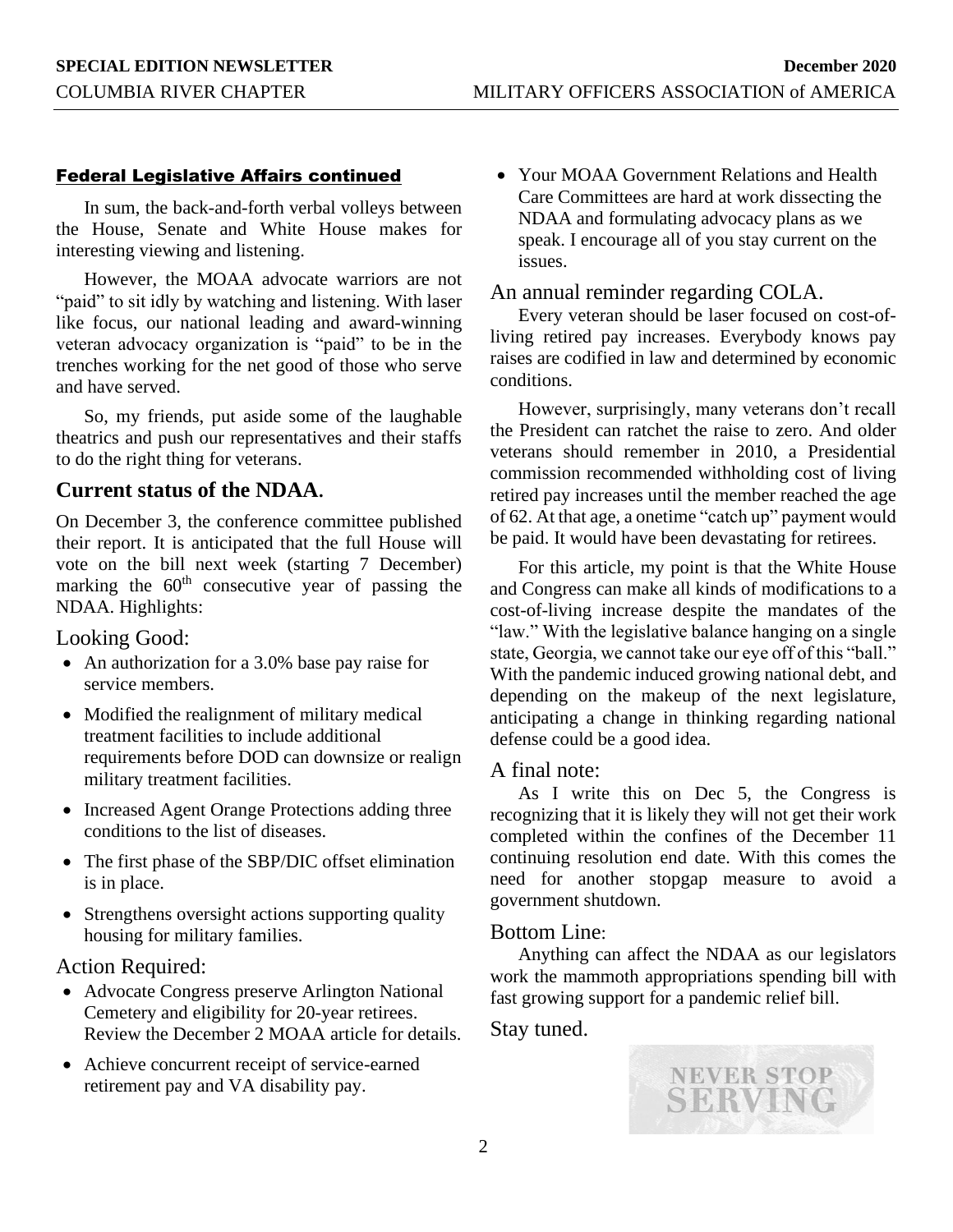# COLUMBIA RIVER CHAPTER MILITARY OFFICERS ASSOCIATION of AMERICA

## *Washington State Legislative Affairs Update by Dave Casteel*

This updated report was presented by Washington State Council of Chapters (WSCOC) VP for Legislative and Government Affairs, **Jerry Jackson**, at the Fall WSCOC meeting of state officers and chapter presidents during the November 21, 2020 Semi Annual WSCOC meeting

WSCOC is a member of the Washington State Veterans Legislative Coalition (VLC). The VLC's mission in summary is to maintain knowledge of veterans bills in the legislature, sponsor bills, attend committee hearings, and inform the membership of bill's status. The VLC for the upcoming 2021 legislative session is comprised of 16 Veterans Service Organizations and 13 Members at Large. Jerry is the MOAA VSO voting representative. I participate as a Member At Large.

During the 2020 session, the VLC was involved in the passage of bills in the following areas:

- Disabled Veteran Property Tax Exemption
- Free License Plates for Disabled Veterans
- State Employment
- Military Service Credit
- Military Commercial Driver's License Skills Test Waiver
- Washington State Conservation Corps
- Disabled Veteran Hunting & Fishing Licenses
- State Parks Disabled Veteran Lifetime Pass
- Washington State Veterans Cemetery

In a typical pre-COVID week, it was not unusual to have up to 50 bills concerning veterans pending committee consideration. Hearings often are scheduled with only a few days advance notice, making it difficult to get timely action reports out to members of the representative VSO organizations.

The VLC had two meetings this Fall in preparation for the upcoming session which will quite likely be virtual. The January reception has been cancelled.

In lieu of the reception, the VLC is sending letters to all legislators and their legislative assistants outlining the VLC's mission and position regarding the reception. Most will be working remotely and many new legislators will not have their contact data known until early in the year. In previous years, the VLC very actively attended committee sessions offering verbal testimony on issues affecting veterans and their families.

The Veterans Legislative Coalition is anticipating virtual meetings with legislators, however, procedures are still unknown with respect to endorsing bills and testimony.

Recognizing budget constraints, the VLC is adamantly supporting and doing all possible to protect WDVA funding in the upcoming session. Strategies going forward will be discussed at the December VLC meeting.

For ease of access to the VLC, an email address has been established: [vetlegcoal@gmail.com.](mailto:vetlegcoal@gmail.com) All VSO representatives to the VLC remain directly available at their respective contact addresses.

The Washington State Council of Chapters joined the MOAA National State Legislative Forum in November 2019. The Forum is comprised of 27 state MOAA Councils (out of 34). This forum is a vehicle which allows participating members to share veteran's issues and procedures of resolution in respective state legislatures. There have been five meetings to date. Information of value is presented to the VLC and WSCOC chapters.

> **Dave Casteel President WSCOC**